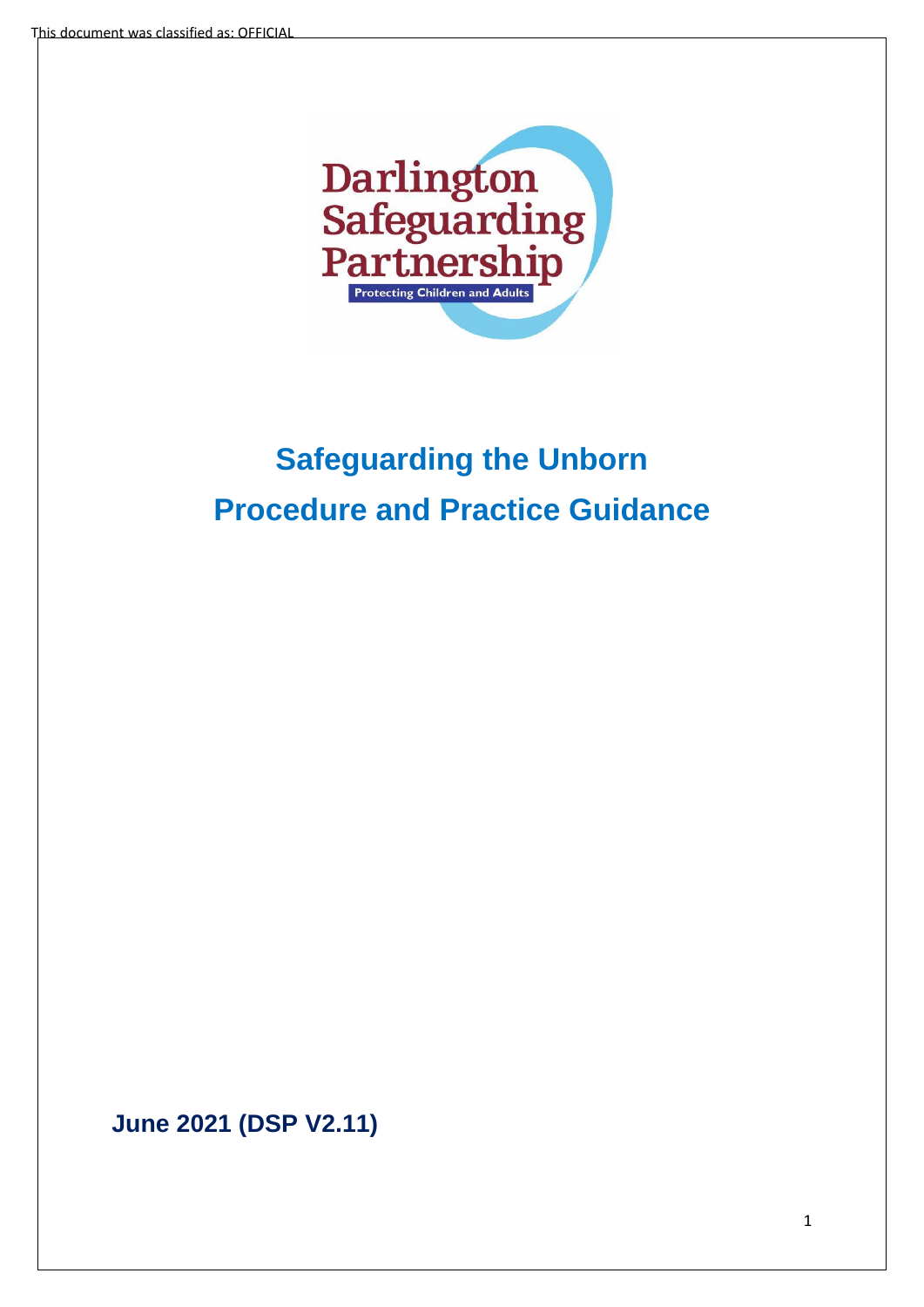# **Version Control**

| <b>Title</b>   | Safeguarding the Unborn                |
|----------------|----------------------------------------|
| <b>Version</b> | DSP1 (October 2018 V 2.4)              |
| <b>Date</b>    | <b>July 2019</b>                       |
| <b>Author</b>  | Safeguarding Partnership Business Unit |

| <b>Updates and Approval Process</b> |                                                        |                             |                                                                                                           |  |  |
|-------------------------------------|--------------------------------------------------------|-----------------------------|-----------------------------------------------------------------------------------------------------------|--|--|
| Version                             | Group/Person                                           | <b>Date</b>                 | <b>Comments</b>                                                                                           |  |  |
| DSP V1                              | <b>Business Unit</b>                                   | <b>July 2019</b>            | Rebranded under new<br>Safeguarding<br>arrangements to<br>reflect Statutory<br>Guidance.                  |  |  |
| <b>DSP V2.1</b>                     | Multi-Agency Task and<br>Finish Group/Business<br>Unit | August 2020                 | Revised to reflect<br>current practice -<br>Multi-Agency Task and<br><b>Finish Group</b>                  |  |  |
| $DSP V2.2 - 2.11$                   | Learning and<br>Development<br>Subgroup                | January 2021 - June<br>2021 | <b>Further revisions</b><br>following consultation<br>with L&D subgroup<br>and Children's Social<br>Care. |  |  |

| <b>Issue Date</b>        |  |
|--------------------------|--|
| <b>Review Date</b>       |  |
| <b>Reviewing Officer</b> |  |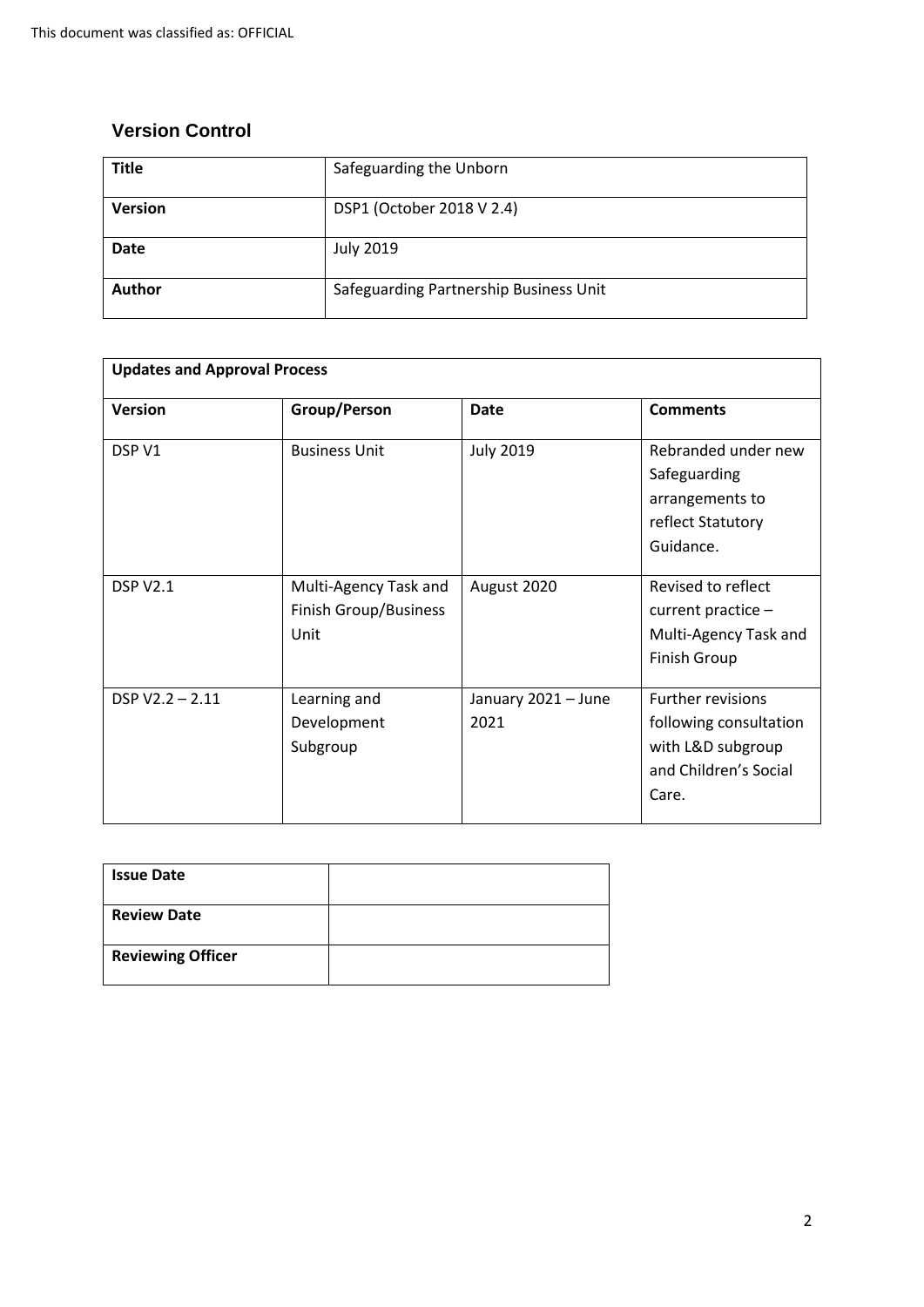# **CONTENTS**

| Para | <b>Section Title</b>                                                  | <b>Page Number</b> |
|------|-----------------------------------------------------------------------|--------------------|
|      | Process Map                                                           | 4                  |
| 1    | Introduction                                                          | 6                  |
| 2    | <b>Referral Process</b>                                               | 7                  |
| 3    | Initial Multi-Agency Planning Meeting and Unborn<br>Single Assessment | 8                  |
| 4    | Multi-agency Review or Strategy Meeting                               | 10                 |
| 5    | <b>Unborn Initial Child Protection Conference</b>                     | 11                 |
| 6    | Further information and references                                    | 12                 |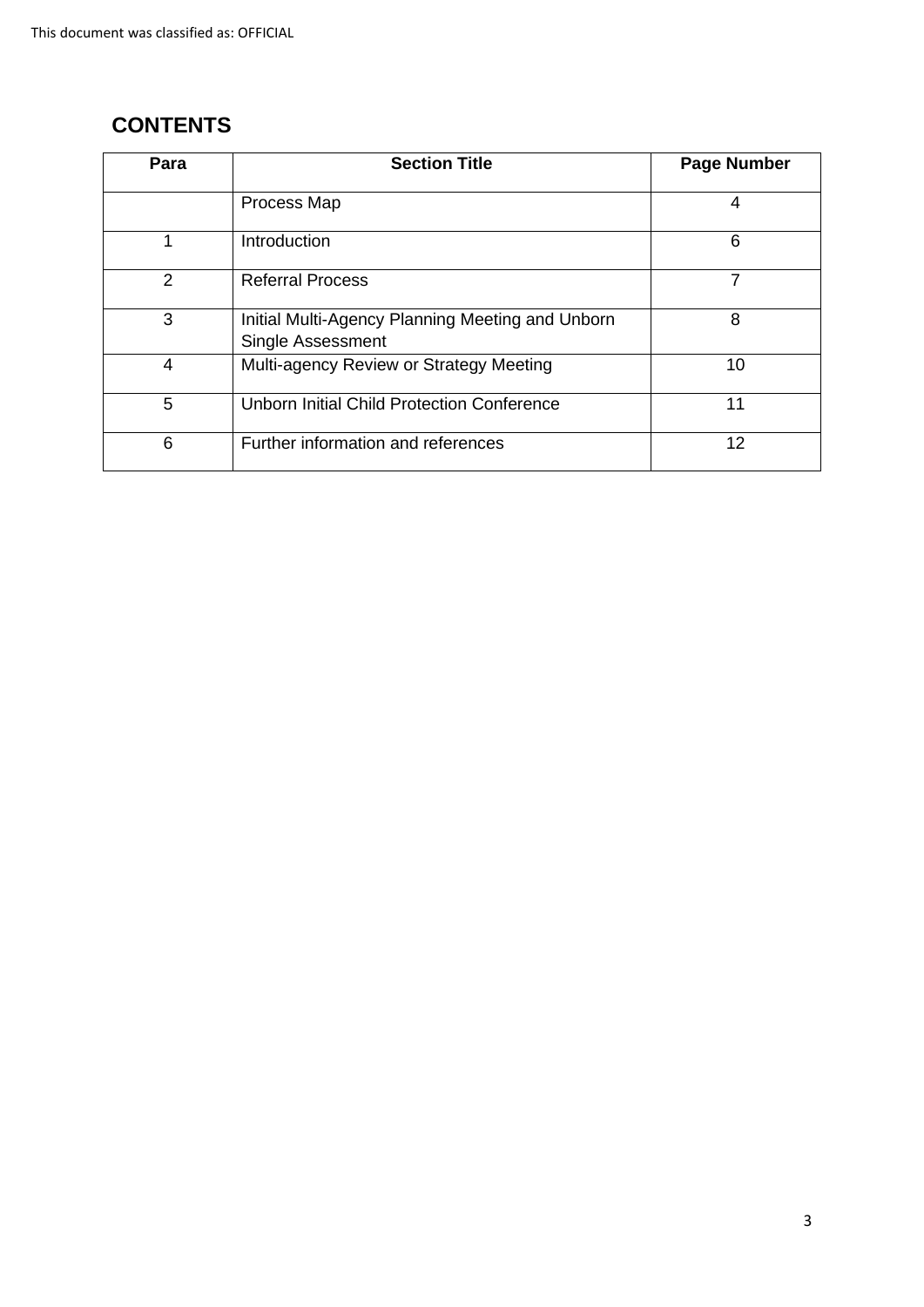## **Safeguarding the Unborn - Flowchart**

**(1) Previous significant safeguarding concerns and midwife is aware of pregnancy at 12 week scan (and/or any professional at any stage of the pregnancy) or**

**(2) within 16-20 days if there are no previous concerns but current significant safeguarding concerns for the welfare of the mother or the unborn child follow own agency safeguarding procedures and discuss concerns with safeguarding lead.**

12 weeks or 16-20 weeks

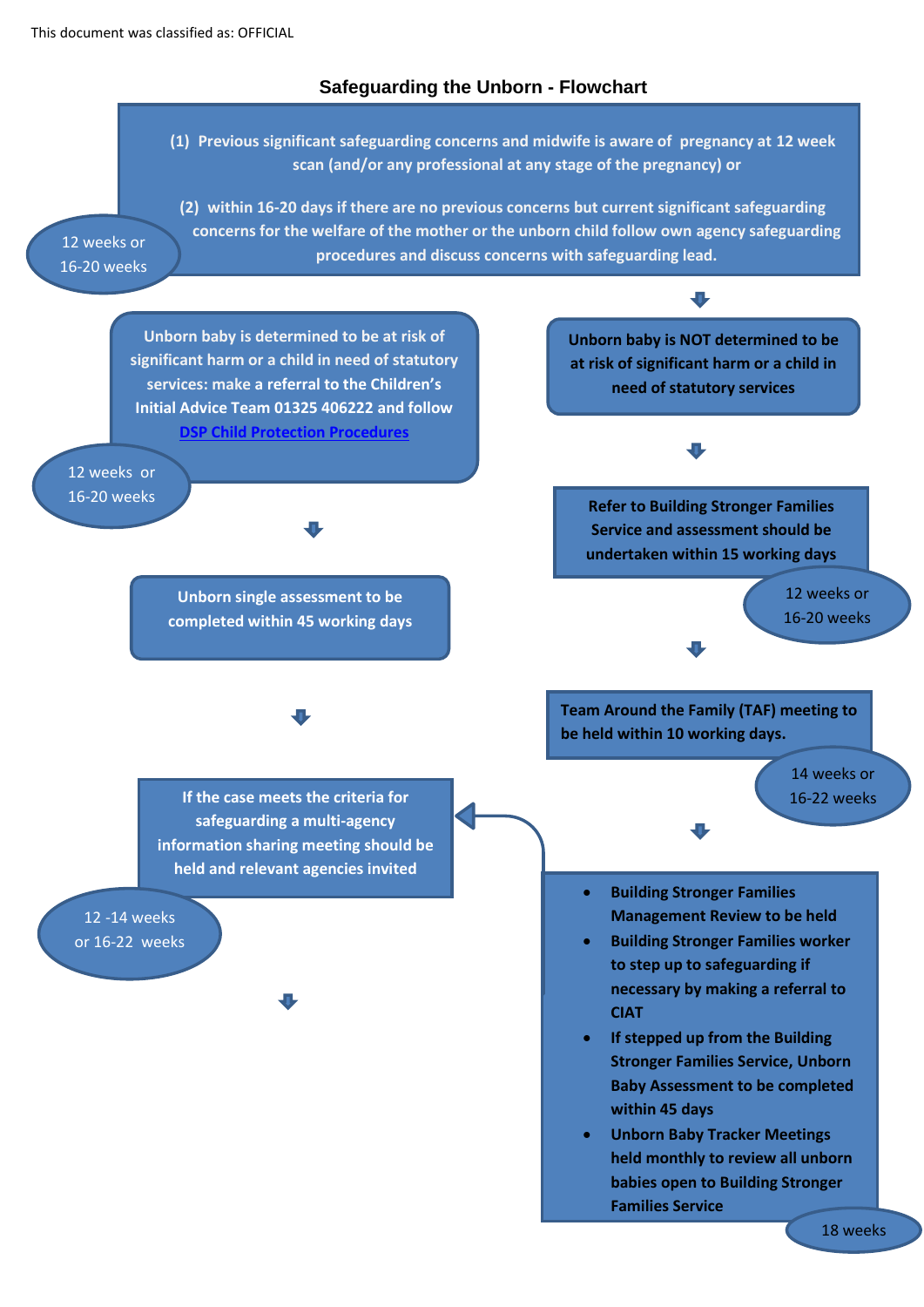

- **Outcome of assessment may trigger an unborn Initial Child Protection Conference**
- **Multi-Agency Meeting to be convened**
- **CiN review to be undertaken within 10 days (if this is outcome of assessment)**
- **If outcome of the assessment is to progress to an unborn Initial Child Protection Conference then the Unborn ICPC to be held at 30-31 weeks.**

22-28 weeks

**Unborn Initial Child Protection Conference to be held at least 3 months before due date (30-31** 

**weeks) .** 

 $\mathbf{J}$ 

30-31 weeks

- **First Core Group meeting to be held 10 working days following ICPC and thereafter every 20 working days and midwife to be invited**
- **Child Protection Review Conference to be held within 3 months of unborn ICPC and midwife to be invited.**

32-33 weeks +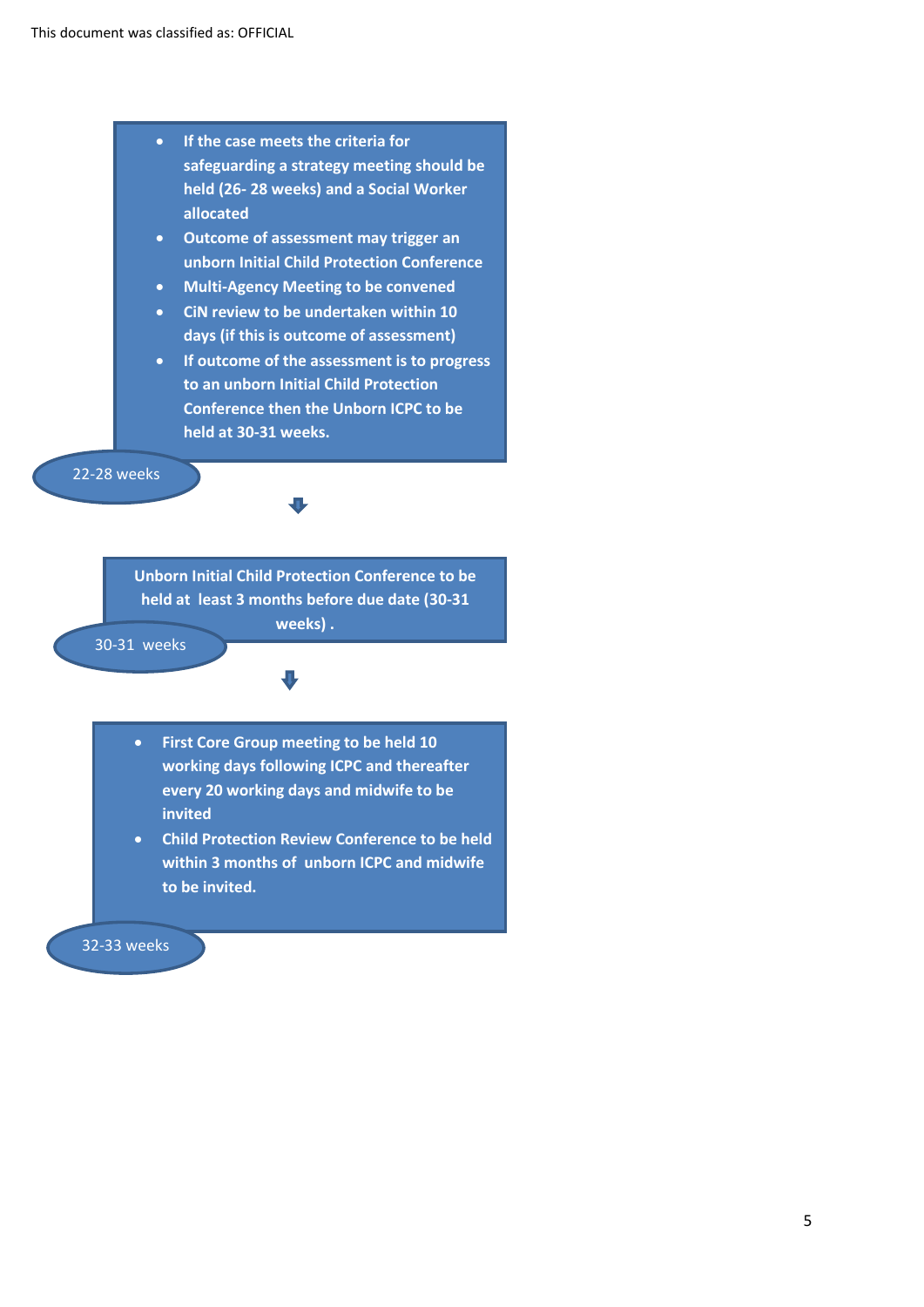# **1. Introduction**

Young babies are particularly vulnerable to abuse, and any work carried out in the antenatal period can help minimise any potential harm if there is early assessment, intervention, and support.

This procedure and practice guidance applies to all practitioners and sets out how to respond to concerns for an unborn baby and provides a framework for responding to safeguarding concerns and safe planning by practitioners working together, with families, to safeguard the unborn through to birth.

An assessment by Children's Social Care must commence as early as possible where:

- a previous child in the family has been removed either permanently or on a temporary basis because they have suffered harm or been at risk of suffering significant harm
- a person who has been convicted of an offence against a child or adult, or is believed by safeguarding professionals to have abused a child, or in respect of whom there is a history of criminality or intelligence which suggests they may pose a risk to children, intends to join or has contact with the family
- a person subject to Multi-agency Public Protection Arrangements (MAPPA) will need to be considered
- an unborn baby has siblings subject to a Child Protection Plan or previously subject to a Child Protection Plan
- the parent is a Looked After child or is care experienced (contact enquiries should be completed to establish if an assessment is required).
- any other concerns that the professional believes may place the unborn at risk of harm

Any such concerns should be addressed as early as possible before the birth so that a full assessment can be undertaken and support offered to enable the parent/s (wherever possible) to provide safe care (including before the pregnancy is confirmed).

#### **2. Referral into Children's Services**

Where professionals become aware a woman is pregnant, at whatever stage of the pregnancy, and they have concerns for the mother or unborn baby's welfare, or that of a sibling, you must not assume that Midwifery or other health services are aware of the pregnancy or the concerns held. All professionals should follow their own agency's child protection procedures and discuss concerns with the agency's safeguarding lead in the first instance.

Where agencies or individuals anticipate that prospective parents may pose a significant risk for their unborn these should be referred to children's social care at the earliest opportunity.

For those unborn babies about which professionals are concerned but do not meet the criteria for children's social care Assessment, consideration should be given at the earliest opportunity for signposting to other agencies which are able to provide support. Professionals should also consider the completion of a Building Stronger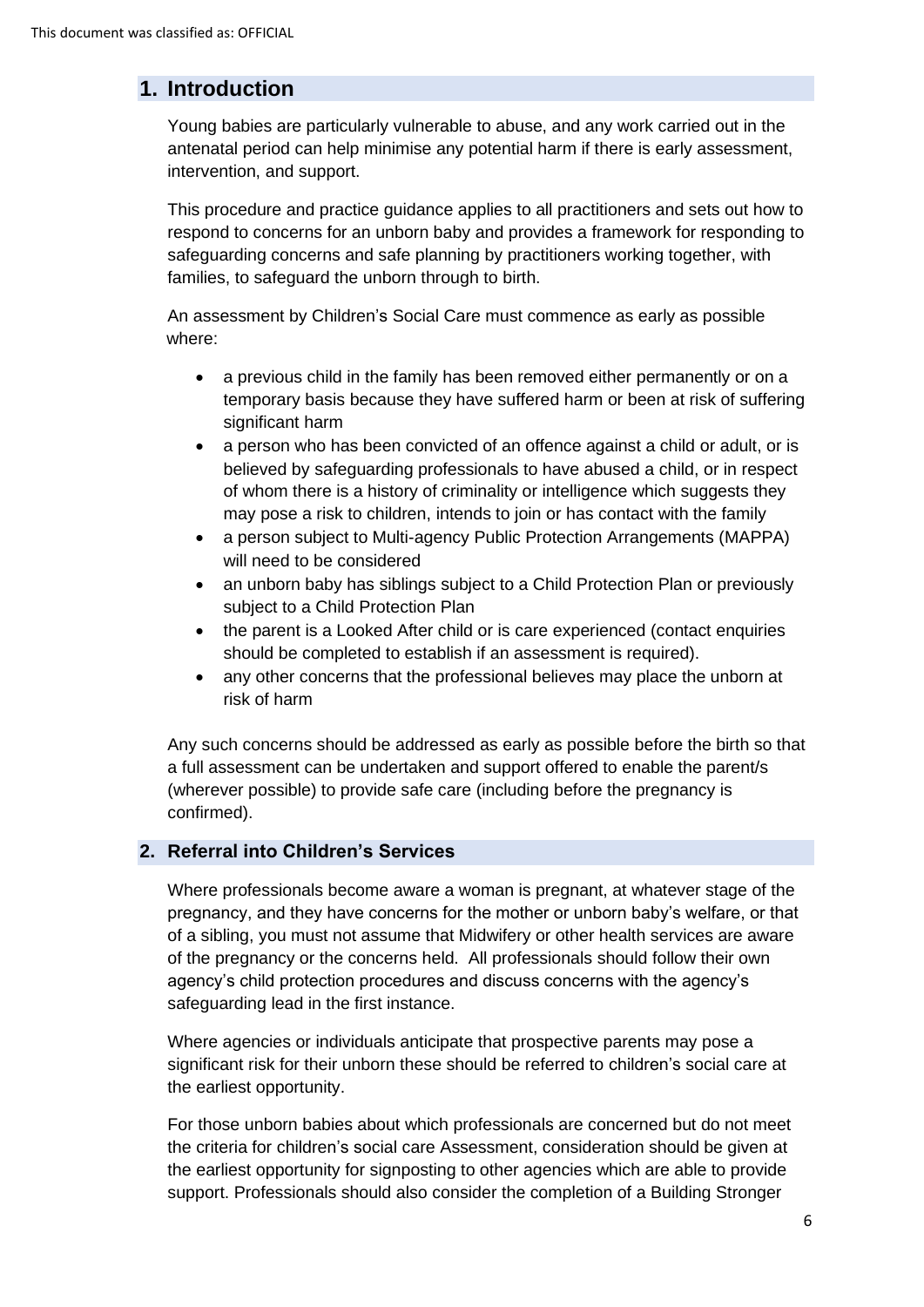Families assessment will identify support requirements and ensure that the wellbeing of the unborn is at the centre of the assessment, allowing early support to be provided to reduce the risks to the unborn. A Building Stronger Families assessment is a holistic assessment that considers the child's developmental needs, parenting capacity, environmental needs, and level of risk. Professionals will be able to gather new information and with the information they already know provide a multi- agency package of support for the baby and family via the Team around the Family process. The information gathered through this process is shared appropriately and can be used to help determine if an unborn single assessment through children's social care is required. If concerns are raised at any time there should be an immediate referral to the Children's Initial Advice Team (CIAT).

Where an unborn baby is likely to be in need of services from children's social care when born, a contact should be made to the Children's Initial Advice Team (CIAT) following the Darlington Safeguarding Partnership [Child Protection Procedures.](https://www.darlington-safeguarding-partnership.co.uk/professionals/multi-agency-safeguarding-child-protection-procedures/) 

#### **Children's Initial Advice Team (CIAT)**

#### **Telephone: 01325 406252**

Wherever possible, the referrer should share their concerns with the prospective parent(s) and seek to obtain agreement to refer to children's social care, unless this action may place the unborn child at risk, such as parents possibly making their whereabouts unknown.

Referrals about unborn babies should be made as early as possible in the pregnancy or as soon as the agency becomes aware of the pregnancy, unless it has not been possible to meet this timescale, for example, because the pregnancy has been concealed or the family have recently relocated to the area then this should be made at the earliest opportunity.

In order to ensure there is an appropriate response and/or the right service is provided a monthly Unborn Baby Tracker Meeting is chaired by a Team Manager from the Children's Initial Advice Team (CIAT). The purpose of the meeting is to review all Unborn Babies who are open to the Building Stronger Families Service. Through discussion and information sharing between CIAT, the Building Stronger Families Service and Health any decision for a 'step up' to social care is made and progressed. The discussion and rationale for 'step up' is recorded on the child's file.

#### **Concealed pregnancy**

A concealed pregnancy is when a woman knows she is pregnant but does not tell any professionals or may hide the fact that she is not accessing antenatal care. In a denied pregnancy, the woman is unaware of, or unable to accept the reality of the pregnancy. For the purpose of this guidance the term concealed pregnancy is used to cover both situations.

The concealment of pregnancy represents a challenge for professionals in safeguarding the welfare and wellbeing of the unborn child and the mother. Women with complex social factors are more likely to present late for care provision or conceal their pregnancy. Concealment of pregnancy may be revealed late in pregnancy, in labour or following the birth of the baby. The birth may be unassisted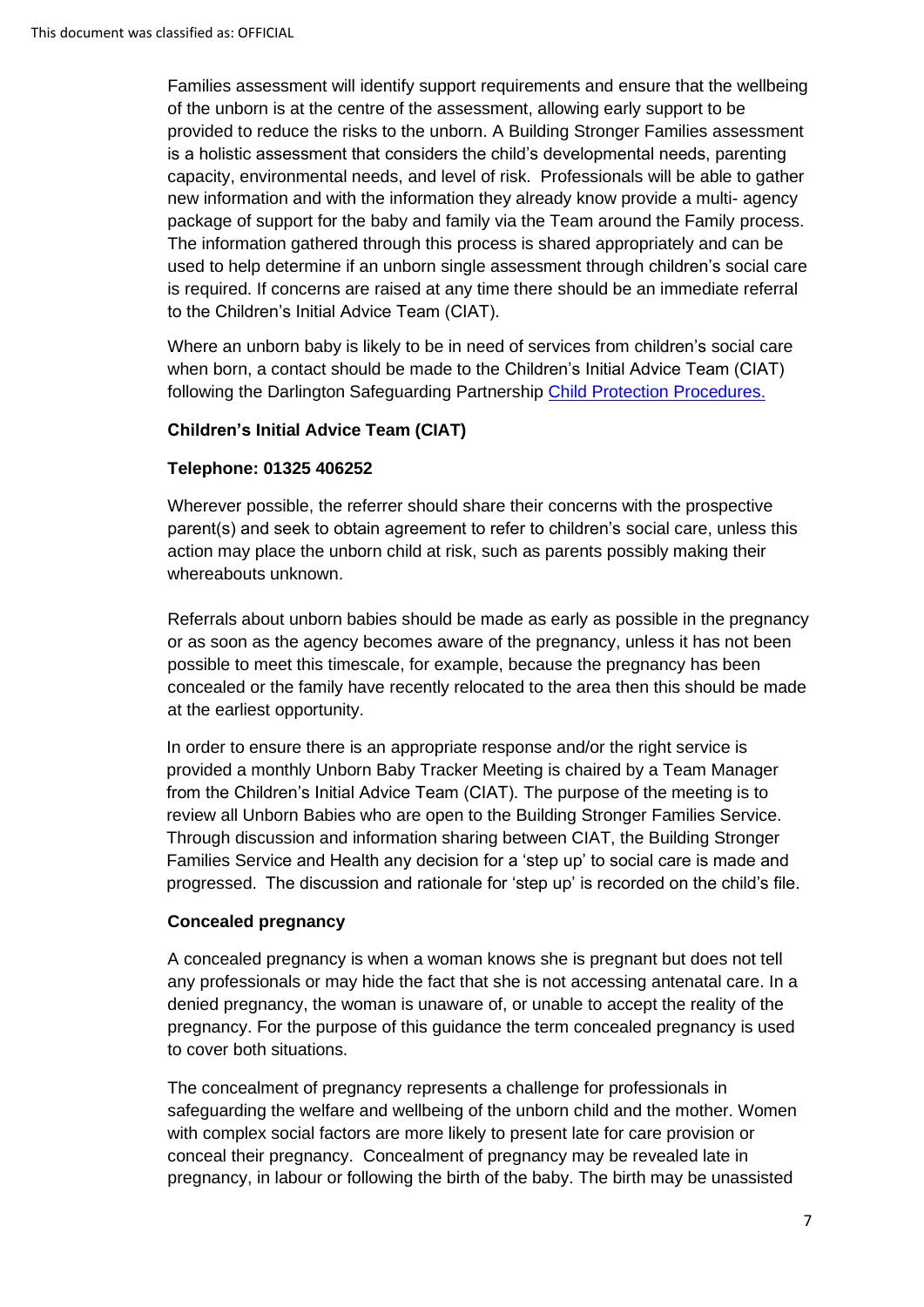(no midwife) whereby there might be additional risks to the child and mother's welfare and long-term outcomes.

When concealed pregnancy is suspected, it is of course difficult to know the stage or gestational date of the pregnancy. A concealed pregnancy is defined as one where the pregnancy is confirmed at more than 21+0 weeks gestation; this is the point of viability.

In some cases, a woman may be unaware that she is pregnant until late in the pregnancy due to a learning disability. Concealment may occur as a result of stigma, shame, or fear because the pregnancy may be the result of incest. Sexual abuse, rape or as part of a violent relationship.

There are many potential risks to the woman and the unborn baby through the concealment of a pregnancy which are difficult to predict and can be wide-ranging. It may be an indication that there is a lack of willingness or ability to meet the basic needs of the baby. It may also indicate a lack of emotional attachment to the unborn baby or that the woman is unprepared to care for the baby. There will also be no obstretic history or record of antenatal care prior to the birth of the baby.

There is no national agreed definition of what constitutes a concealed pregnancy, however a coordinated multi-agency approach is required, once the fact of a pregnancy has been established; this will also apply to future pregnancies where there has been a previous concealed pregnancy. It is therefore imperative that clear communication and the sharing of relevant information takes place to facilitate a full assessment of the circumstances. When concealment occurs, it is imperative that analysis takes place to consider the strengths within the family and any potential risks to the unborn baby.

When concealment occurs in the later stages of pregnancy, labour or following birth; the reason for concealment, history, presentation and social circumstances are central to any risk assessment and require a referal to children's social care to facilitate multi-agency risk assessment and planning.

All professionals who suspect the pregnancy is being concealed need to follow the process as highlighted in section 2 of this guidance and contact the Children's Initial Advice Team (CIAT).

**Children's Initial Advice Team (CIAT) Telephone: 01325 406252**

#### 3. **Initial Multi-Agency Planning Meeting and Unborn Single Assessment**

Good practice is for an initial multi-agency planning meeting to be held to plan the unborn single assessment. An unborn single assessment must be based on a robust assessment model and must include health professionals providing care to the parents for example, midwife, drug and alcohol services, domestic abuse services, this list is not exhaustive and consideration should be given to any agency involved in the family regardless of whether it is for a sibling or another adult to be involved within the assessment.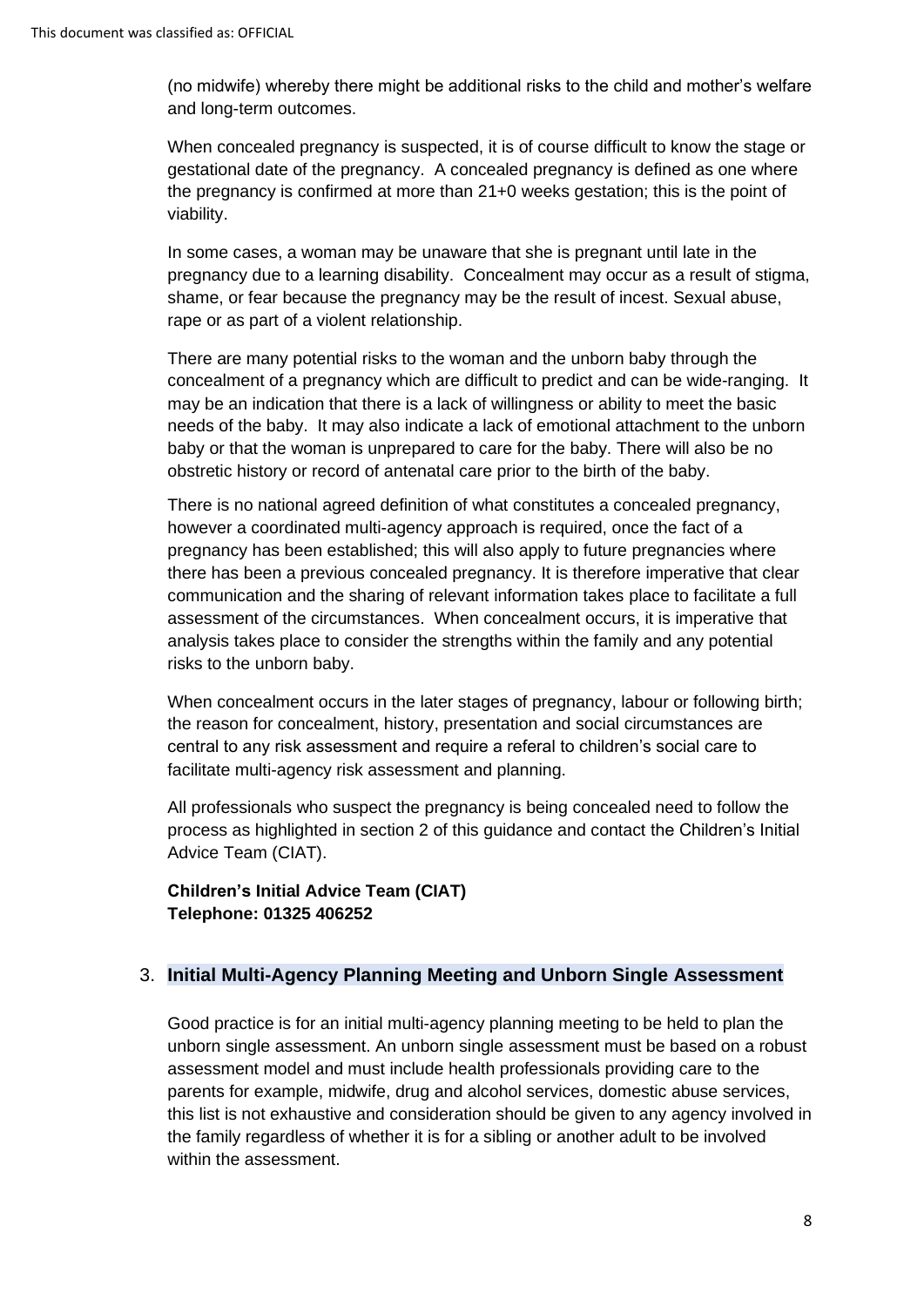Those agencies to be involved include:

- Children's Social Care Team Manager and Social Worker
- Midwife
- GPs (GPs for both parents should be asked for information)
- Building Stronger Families representative (if appropriate)
- Police
- Named Nurse for agencies involved
- Mental Health Services
- Drug and Alcohol Services
- **Education**
- Probation
- Housing
- Parents of the unborn
- Any other professional involved with the family

Police information will be considered when a referral is made for safeguarding, (this will not be considered if the case meets the criteria for the Building Stronger Families Service.

The Social Worker should obtain relevant information held by the Police and by health professionals. In exceptional circumstances if an agency/professional is unable to attend the initial planning meeting, arrangements must be made for information to be provided to the lead Social Worker in advance of the meeting. The outcome of the meeting should be shared with professionals.

Parents of the unborn should be involved in the planning process as much as possible.

At the first meeting a date should be set for a further multi-disciplinary planning meeting (which is to take the form of a child protection strategy meeting if the assessment outcome indicates the baby is likely to be at risk of significant harm).

The lead Social Worker to ensure all information is recorded on a single assessment on Liquid Logic.

The recommendations from the unborn single assessment will determine how the case can proceed and the assessment will be completed within a maximum of 45 working days.

If during the unborn single assessment it is clear there are safeguarding concerns the assessment should be concluded early and the case progress to a S47 Strategy Meeting.

If the unborn child is to be managed under a Building Stronger Families pathway the assessment should include relevant agencies allowing multi-agency information gathering and the identification of a lead Building Stronger Families representative to liaise with multi-agency partners and in line with Darlington Safeguarding Partnership [Information Sharing Protocol.](https://www.darlington-safeguarding-partnership.co.uk/professionals/multi-agency-practice-guidance/) If there is no consent to follow the Building Stronger Families pathway and the professional has concerns regarding the impact of nonengagement from parents and wider family then consideration should be given at the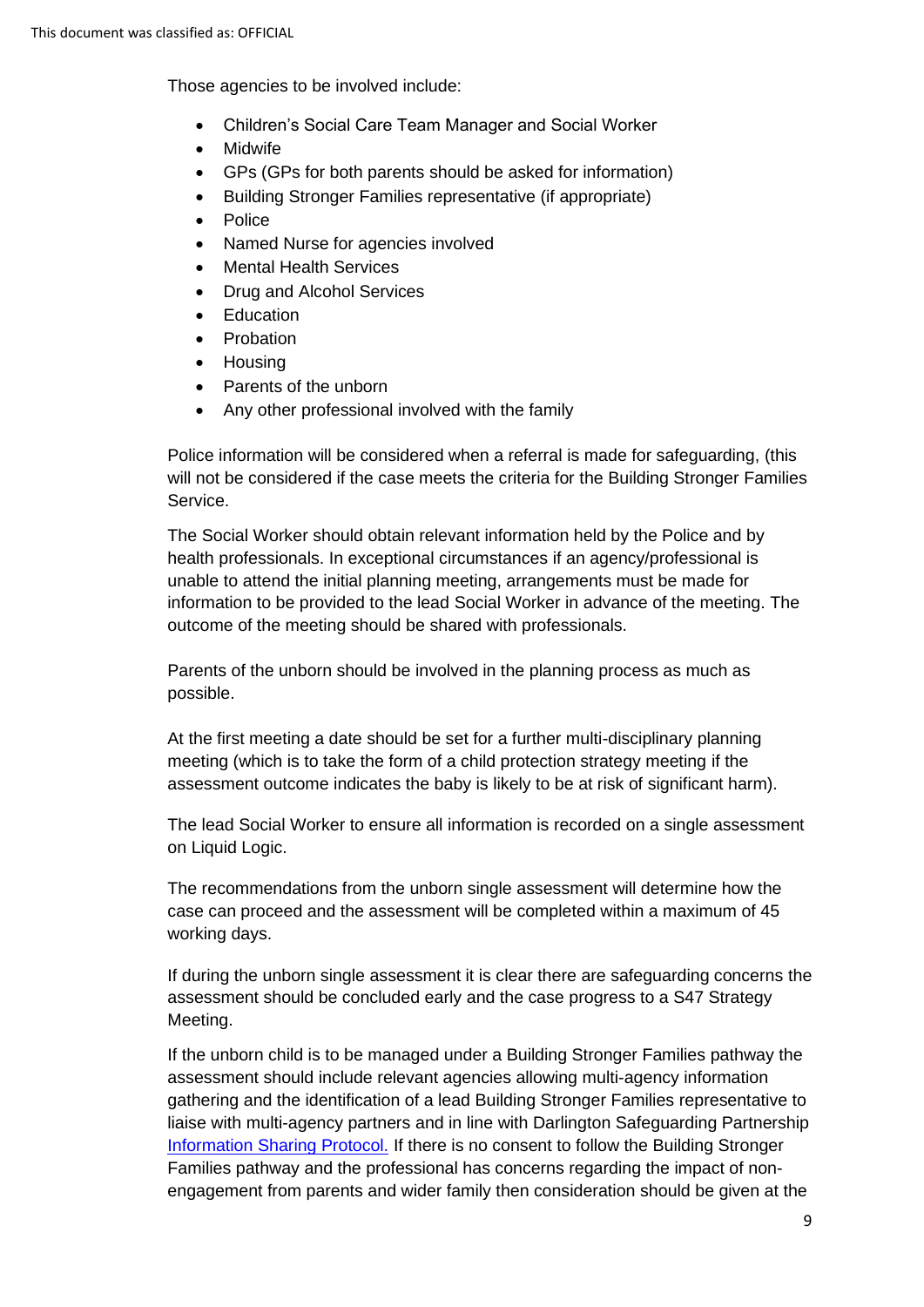earliest opportunity to escalate the case to children's social care for consideration of statutory services.

#### **4. Multi-Agency Review Planning Meeting or Strategy Meeting**

The completed unborn single assessment report should be considered at a further multi-agency planning meeting (date to be agreed at the first multi-agency planning meeting).

If it is clear from the unborn single assessment report that there is reasonable cause to believe the baby will be at risk of significant harm when born, this meeting should be replaced by a strategy meeting held in line with Darlington Safeguarding Partnership [Child Protection Procedures.](https://www.darlington-safeguarding-partnership.co.uk/professionals/multi-agency-safeguarding-child-protection-procedures/)

The purpose of either meeting is to consider the findings and recommendations from the report and make plans about next steps in relation to support and any necessary intervention to protect the baby. Consideration may need to be given in developing a birth response plan if the baby is imminently due. This includes discussion around [Professional Challenge.](https://www.darlington-safeguarding-partnership.co.uk/professionals/multi-agency-practice-guidance/)

Where a S47 strategy meeting is being held, it should include those already involved (as identified in section 3) as well as the Named Nurse for Safeguarding Children and midwifery services, County Durham and Darlington Foundation Trust (CDDFT). The Police Safeguarding Team should also be invited, and relevant information sought**.** A Birth Response Plan should be considered, and Team Managers informed. The Discharge Planning Meeting should be incorporated into the Birth Response Plan. The midwife should take away birth response plan and develop it in readiness for the Initial Child Protection Conference. The strategy meeting should be held at 26-28 week's gestation.

If the strategy meeting/discussion concludes that it is likely the baby will be at risk of significant harm when born, a section 47 enquiry will commence to gather any other information which is required to determine whether and Initial Child Protection Conference is required. The strategy meeting and section 47 enquiry will determine if this matter should progress to an unborn Initial Child Protection Conference (ICPC) if this is the decision the ICPC must be convened within 15 days of the strategy meeting. This applies whether or not there is an intention to take legal proceedings in respect of the child when born. Consideration should also be given to implement a birth response plan if not already in place and ensure it is shared with all relevant professionals.

If the plan is to remove the child at birth then early planning and sharing of this view with parents must be considered and any legal processes including a Legal Gateway Panel must be convened and regular updates to all professionals including an regular review of the discharge plan for the baby and mother (to include relevant agencies but the midwife must involve themselves at every stage). The impact of the removal of the baby on maternal mental health should be considered and appropriate monitorring/review should be ensured by involved practitioners.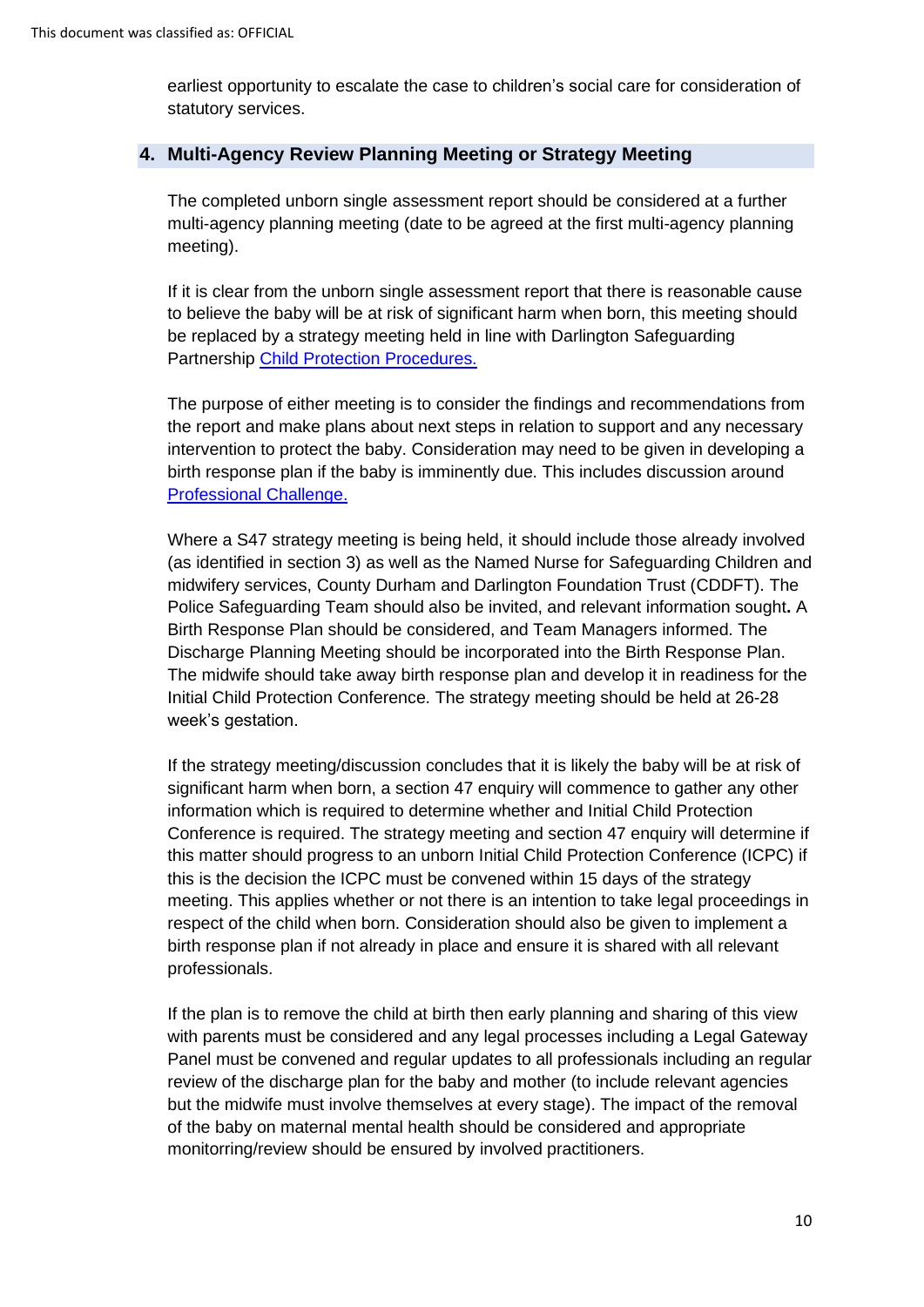### **5. Unborn Initial Child Protection Conference**

An unborn Child Protection Conference is an Initial Child Protection Conference (ICPC) concerning an unborn child. It carries the same status and conveys the same purpose as an ICPC and should take place at least 3 months before due date (ideally no later than 30-31 weeks gestation period) or as soon as the strategy meeting/assessment has determined the unborn baby is believed to be at risk of significant harm before the due date of delivery. See Darlington Safeguarding Partnership [Child Protection Procedures](https://www.darlington-safeguarding-partnership.co.uk/professionals/child-protection-procedures/) for further information.

The unborn ICPC should take place within 15 working days of the strategy meeting/discussion or, where more than one strategy discussion took place, the strategy discussion at which the section 47 enquiry was initiated.

Those who normally attend an ICPC must be invited and it is essential that midwifery services and health visitors are represented at the Conference. Any deviation from this should be brought to the attention of the line manager of the Chair of the Conference. The conference should also include any professional or persons who has contributed to the assessment.

The report from the Social Worker should include the findings from the unborn single assessment, the conclusions, and recommendations for future action.

If not already in place a birth response plan needs to be in place and shared with all relevant professionals by the lead Social Worker this should be available on each agencies databases and readily available for relevant staff.

If it is decided that the unborn baby will be at risk of significant harm when born, a Child Protection Plan must be made including a discharge plan and any contingency to ensure the safe delivery of the baby and care immediately after birth.

If it is decided that the unborn baby should be the subject of a Child Protection Plan, the main cause for concern must determine the category of concern. The Plan must be explicit about the actions to be undertaken, and by whom, immediately following the baby's birth in order to ensure the baby's protection until the Child Protection Review Conference. A Core Group should be held within 10 days unless the birth is imminent, when this should be held immediately after the conference. The Core Group should meet regularly as determined by the group but must convene at least two weeks before the due date and within 1 week of birth.

Where an unborn Initial Child Protection Conference is held and the decision is made that the baby should not be made the subject of a Child Protection Plan but it is considered that the child will be in need, the Conference should make recommendations in respect of support for the baby and family. A Child in Need (CiN) meeting should be held within 10 days of the conference unless the birth is imminent when it should be held immediately after the conference and a discharge plan and support package agreed. If a child is subject to CiN usually there is no requirement for a birth response plan. However, in rare cases this may need to be considered, for example where there is a male who poses a risk in the household but